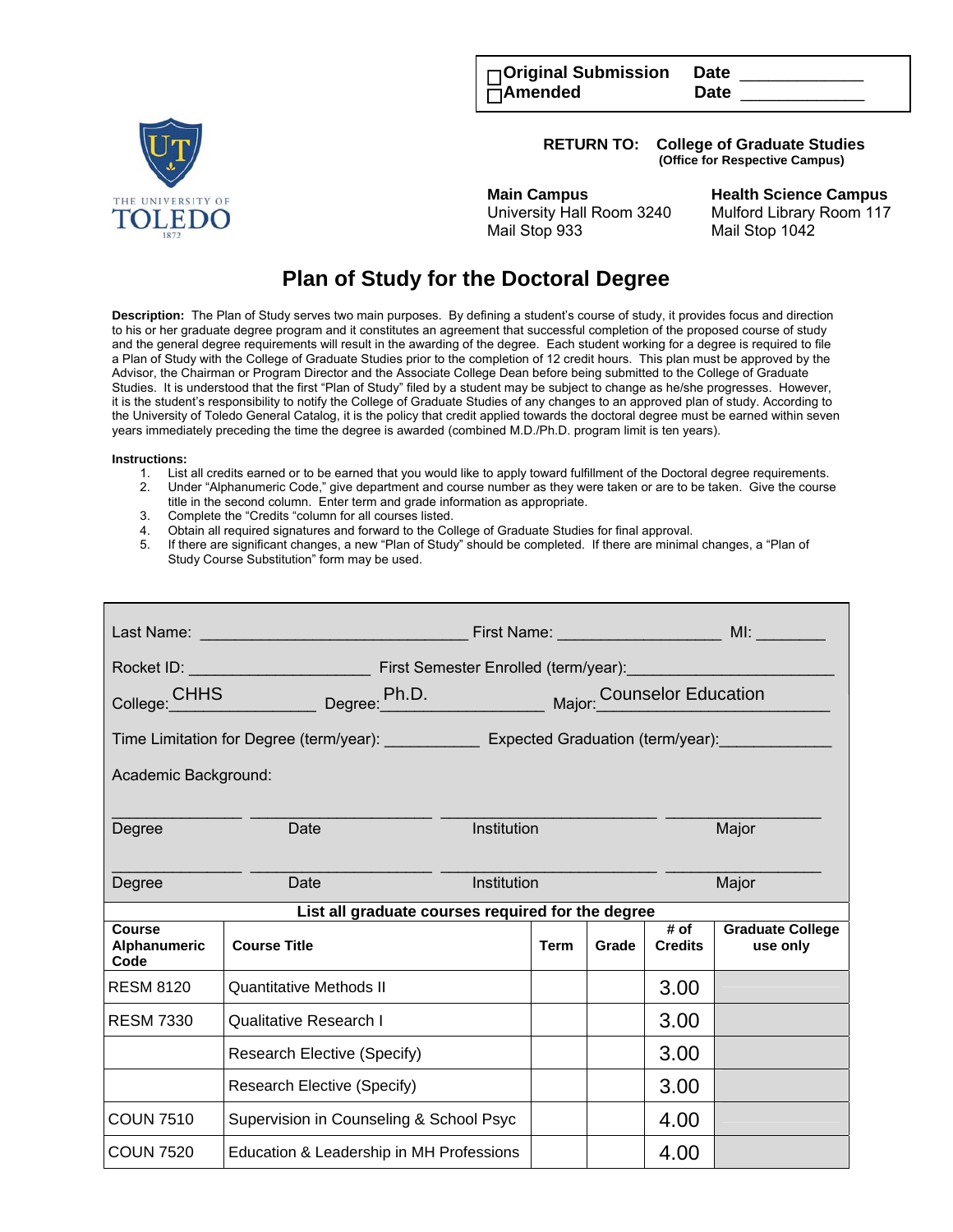|                  |                                                                                                            | <b>Program Total</b> | 60.00         |  |
|------------------|------------------------------------------------------------------------------------------------------------|----------------------|---------------|--|
|                  |                                                                                                            |                      |               |  |
|                  |                                                                                                            |                      |               |  |
|                  |                                                                                                            |                      |               |  |
|                  |                                                                                                            |                      |               |  |
|                  |                                                                                                            |                      |               |  |
|                  |                                                                                                            |                      |               |  |
|                  |                                                                                                            |                      |               |  |
|                  |                                                                                                            |                      |               |  |
|                  |                                                                                                            |                      |               |  |
|                  |                                                                                                            |                      |               |  |
|                  |                                                                                                            |                      |               |  |
|                  |                                                                                                            |                      |               |  |
|                  |                                                                                                            |                      |               |  |
|                  |                                                                                                            |                      |               |  |
|                  |                                                                                                            |                      |               |  |
|                  |                                                                                                            |                      |               |  |
|                  |                                                                                                            |                      |               |  |
|                  |                                                                                                            |                      |               |  |
|                  |                                                                                                            |                      |               |  |
|                  |                                                                                                            |                      |               |  |
|                  |                                                                                                            |                      |               |  |
| <b>COUN 8960</b> | Elective (Specify)<br><b>Doctoral Dissertation Research</b>                                                |                      | 3.00<br>10.00 |  |
|                  | Elective (Specify)                                                                                         |                      | 3.00          |  |
| <b>COUN 8940</b> | Counseling Internship                                                                                      |                      | 8.00          |  |
| <b>COUN 8480</b> |                                                                                                            |                      | 4.00          |  |
| <b>COUN 8410</b> | Adv Practicum in Counseling Interventions<br>Adv Multicultural Issues in Counselor Education & Supervision |                      | 4.00          |  |
| <b>COUN 7930</b> | Doctoral Research Seminar                                                                                  |                      | 4.00          |  |
| <b>COUN 7530</b> | Adv Theories of Counseling Interventions                                                                   |                      | 4.00          |  |
|                  |                                                                                                            |                      |               |  |